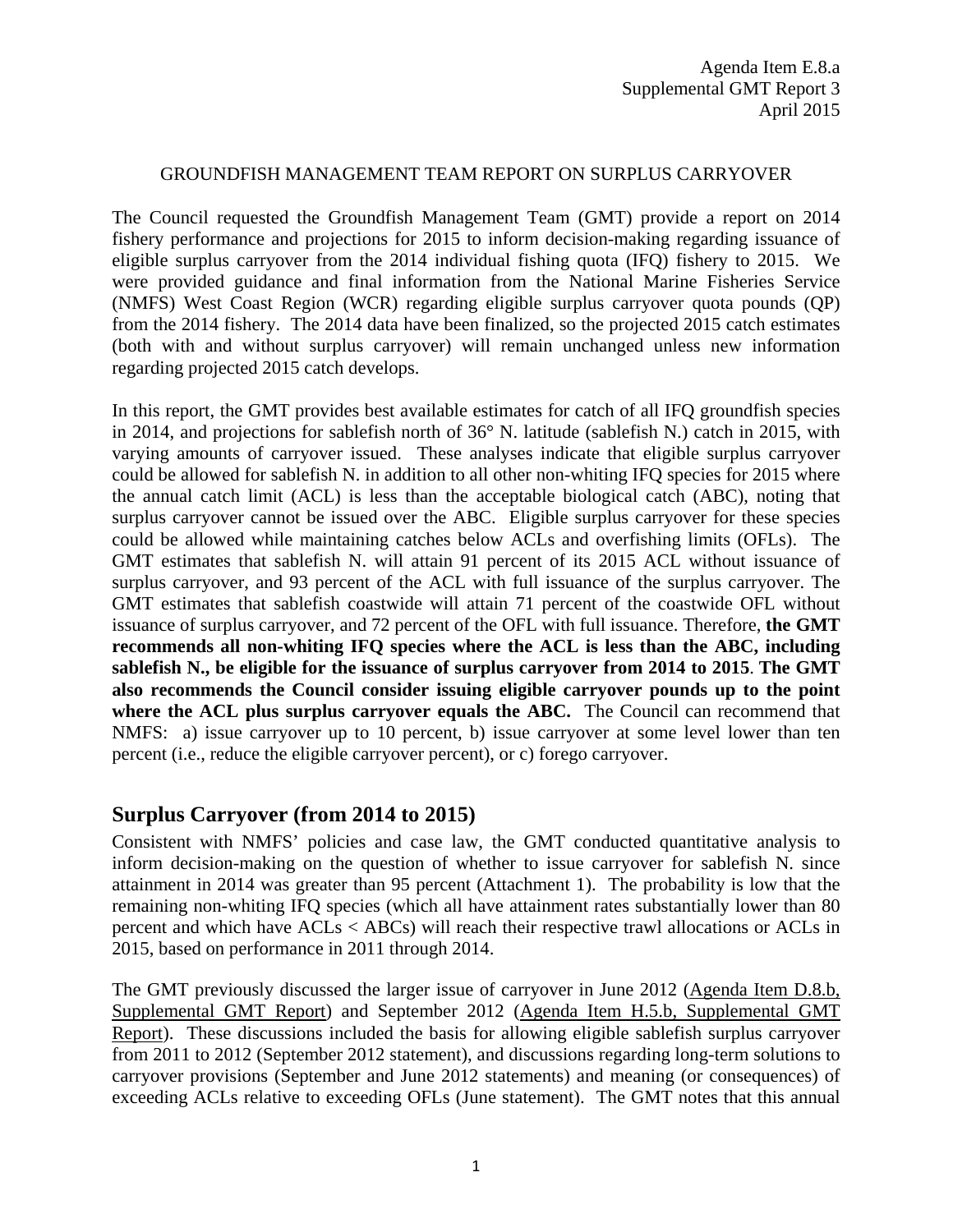evaluation of carryover does not meet the biological rationale and management incentives around which the carryover program was originally designed. A long-term, simplified solution, which also meets the legal obligations, should be pursued.

### **Sablefish Catch in 2014**

[Table 1](#page-2-0) shows the GMT's best estimates of sablefish mortality north of 36° N. lat. for 2014, compared to each of the sector allocations, set-asides, and the ACL. Attainment of the 2014 ACL (4,349 mt) for sablefish N. is currently estimated at 88 percent (3,833 mt).

In order to make sablefish catch estimates for 2014 [\(Table 1\)](#page-2-0), final catch data for the shorebased IFQ program were pulled from the vessel account (VA) database. Discard data were finalized in the VA database at the end of March, so these estimates are not anticipated to change. Preliminary research estimates and exempted fishing permit (EFP) catch estimates were provided from the NMFS WCR. Tribal catch of sablefish was reported from the Northwest Indian Fisheries Commission (NWIFC). Recreational estimates were taken from RecFIN. Catch in the at-sea fisheries was taken from the [2014 at-sea whiting summary](http://pacfin.psmfc.org/pacfin_pub/2014AtSeaWhiting.pdf) (NORPAC via PacFIN).

Limited entry (LE) and open access (OA) sablefish daily trip limit (DTL) fishery landings, as well as the LE primary sablefish landings were taken from the Quota Species Monitoring (QSM) Best Estimate Report dated December 31, 2014. Catch of sablefish in the incidental open access (IOA) estimate was queried from PacFIN. The 2013 West Coast Groundfish Observer Program mortality rates (Somers 2014) were applied to Incidental Open Access, LE DTL, LE Primary, and OA DTL fisheries.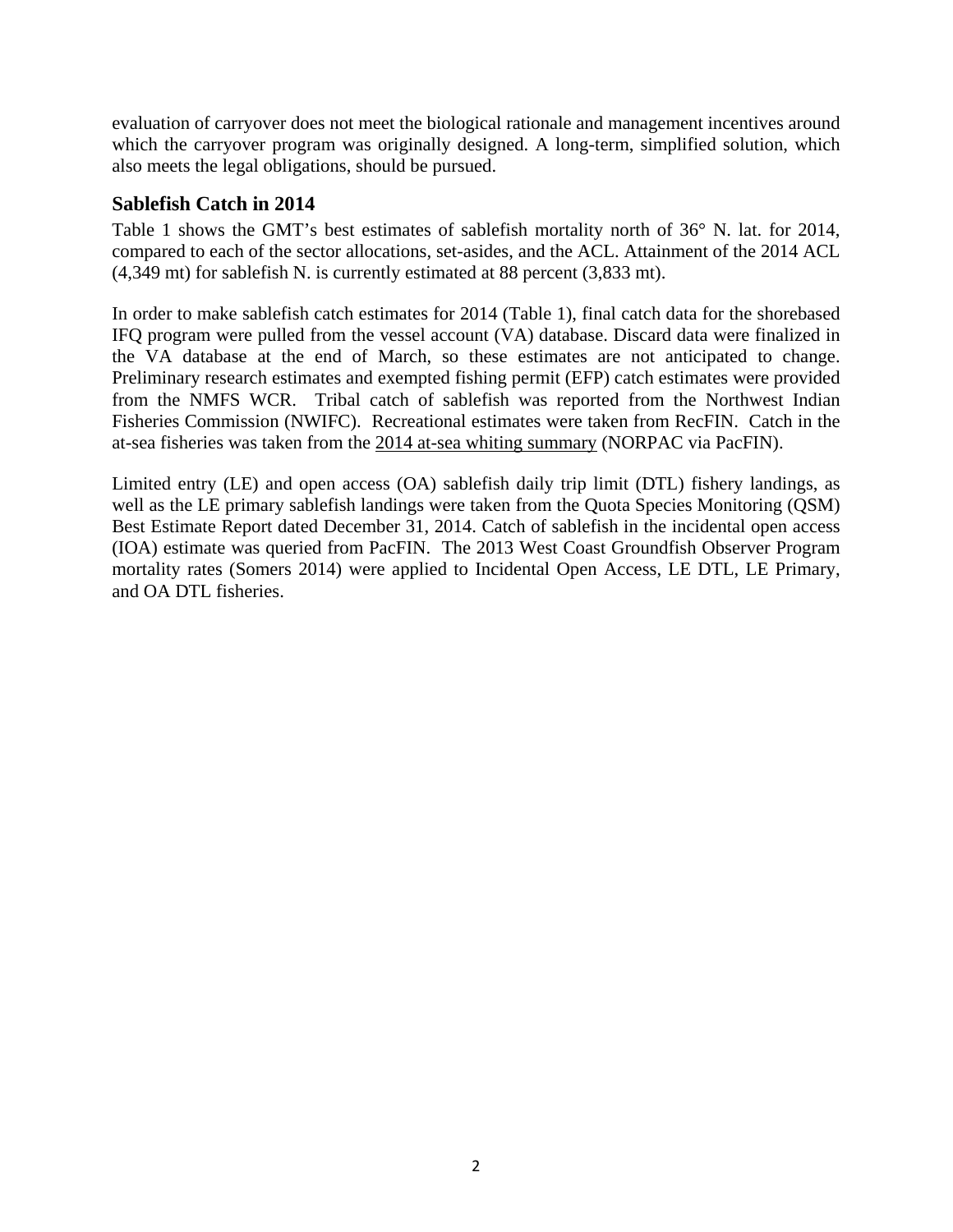| <b>Sector</b>     | 2014 Catch  | 2014                  | 2014               |  |
|-------------------|-------------|-----------------------|--------------------|--|
|                   | Estimate a/ | <b>Allocations b/</b> | Attainment $(\% )$ |  |
| EFP c/            | 4           | 4                     | 100%               |  |
| Incidental OA     | 7.0         | 35                    | 20%                |  |
| Tribal            | 415.6       | 435                   | 95.5%              |  |
| Research d/       | 26          | 26                    | 100%               |  |
| Recreational e/   | 1.1         | 6.1                   | 18%                |  |
| <b>LEDTL</b>      | 140.0       | 221                   | 63.3%              |  |
| <b>LE Primary</b> | 1,070.4     | 1,254                 | 85.4%              |  |
| <b>OA DTL</b>     | 288.9       | 330                   | 87.5%              |  |
| Shorebased IFQ    | 1,884       | 1,988                 | 95%                |  |
| At-Sea whiting    | 16.14       | 50                    | 32.3%              |  |
| <b>Totals</b>     | 3,833       | 4,349                 | 88%                |  |

<span id="page-2-0"></span>**Table 1. The GMT's best estimates for sablefish mortality north of 36° N. lat. in 2014, sector allocations, set-asides, and comparison to the ACL (all in mt). Data sources described above.**

a/ Commercial fishery catch estimates include landings and discard mortality.

b/ Commercial fishery allocations, shares, deductions and set-asides, as shown here include landings and discard mortality. Incidental open access and the directed open access fishery have a single allocation (365 mt in 2014), 35 mt of which is anticipated to be taken in IOA fisheries. The sum of these values is equal to the ACL.

c/ These values represent the set-asides for Platt/Emily and the Nature Conservancy EFPs. The preliminary estimate from the applicants, however is 0 mt.

d/ Not all 2014 scientific research projects have reported final catch data at this time.

e/ Recreational catch estimates include landings and discard mortality.

## **Projected Catch of Sablefish North of 36° N. lat. for 2014 and Eligible Surplus Carryover for 2015**

[Table 2](#page-3-0) shows 2014 total catch estimates, allocations, total available metric tons including eligible surplus, and corresponding attainment rates used to inform 2015 IFQ projections for sablefish N. Attainment of the 2014 IFQ allocation (not including surplus carryover from 2013 to 2014) for sablefish N. is currently estimated at 92 percent. Note that 64 mt surplus carryover was allowed for sablefish from 2013 to 2014, and catch did not exceed the total available pounds for IFQ in 2014. Total attainment of total available pounds was 92 percent (including surplus carryover). For coastwide projections to be compared against the coastwide OFL, sablefish south of 36° N. lat. is also be included.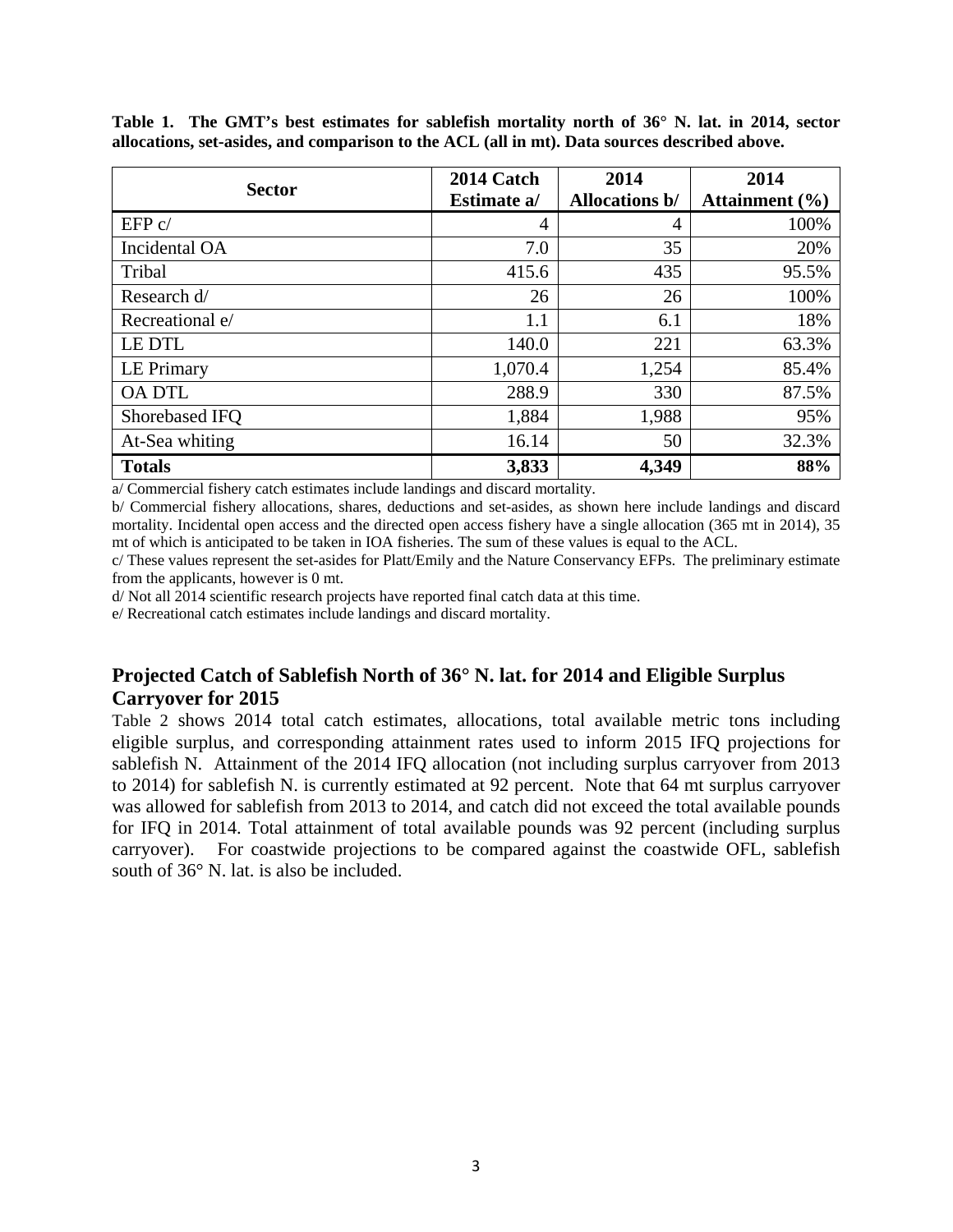<span id="page-3-0"></span>**Table 2. Shorebased IFQ Program total catch, allocations, total available including eligible surplus, and corresponding attainment rates (2014) used to inform projections for catch in 2015 with and without issuance of surplus carryover for sablefish north of 36° N. lat. (all in mt).**

|                                             | <b>Before 2013 to 2014</b><br>carryover |                                |                         | Eligible                            | After 2013 to 2014<br>carryover               |                                |                                           | <b>Eligible</b>                        |
|---------------------------------------------|-----------------------------------------|--------------------------------|-------------------------|-------------------------------------|-----------------------------------------------|--------------------------------|-------------------------------------------|----------------------------------------|
| Species/<br>Area<br>Category                | 2014<br>Catch<br>a                      | 2014<br><b>Alloc-</b><br>ation | 2014<br>Attain-<br>ment | <b>Surplus</b><br>$2013$ to<br>2014 | 2014<br><b>Total</b><br>Catch<br>$\mathbf{b}$ | 2014<br><b>Total</b><br>Avail. | 2014<br>Attain.<br><b>Total</b><br>Avail. | <b>Surplus</b><br>2014 to<br>$2015$ c/ |
| Sablefish<br>North of<br>$36^\circ$ N. lat. | 1,823                                   | 1,988                          | 92%                     | 64                                  | 1,884                                         | 2,052                          | 92%                                       | 90                                     |
| Sablefish<br>South of<br>36° N. lat.        | 192                                     | 653                            | 29%                     | 58                                  | 206                                           | 711                            | 29%                                       | 62                                     |

a/ Excluding catch of the eligible surplus carryover pounds issued from 2013 to 2014. They are tracked separately. b/ Including catch of the eligible surplus carryover pounds issued from 2013 to 2014.

 $c/$  Eligible surplus carryover for the Shorebased IFQ Program is calculated per regulations at 660.140 $(e)(5)$ , and is calculated based on the quota pounds that remain in vessel accounts at the end of the year, minus transfers and carryover from the previous year. NMFS provide their final carryover calculation to the GMT on 3/30/2015.

# **Projected Catch of Sablefish North for 2015**

[Table 3](#page-4-0) shows a summary of GMT projections for all-sectors' attainment of the sablefish N. ACL and the coastwide sablefish OFL in 2015 under two scenarios: full issuance of eligible surplus carryover, and zero carryover from 2014 to 2015. Sablefish S. is assumed to have full eligible carryover issued, since attainment was low in 2014. **With issuance of carryover, the GMT's best estimate for attainment of the 2015 sablefish N. ACL is 93 percent; without issuance of eligible surplus carryover for sablefish N. the projection decreases to 91 percent of the ACL. Additionally, the GMT's best estimate for harvest relative to the coastwide OFL is 72 percent and 71 percent with and without carryover, respectively.**

The GMT acknowledges there are many variables that could influence projected attainment of the shorebased IFQ allocations and the ACLs (for example market conditions, weather, etc.), and that there is uncertainty in the estimates. Our projections for 2015 make a few assumptions: the shorebased IFQ fishery has the same attainment level of the total available pounds (including surplus carryover) as in 2014 (i.e. 92 percent); all the other fisheries besides the shorebased IFQ Program will have the same projected impacts as described in the 2015-2016 Harvest Specifications and Management Measures Final Environmental Impact Statement (e.g. Table 4- 136).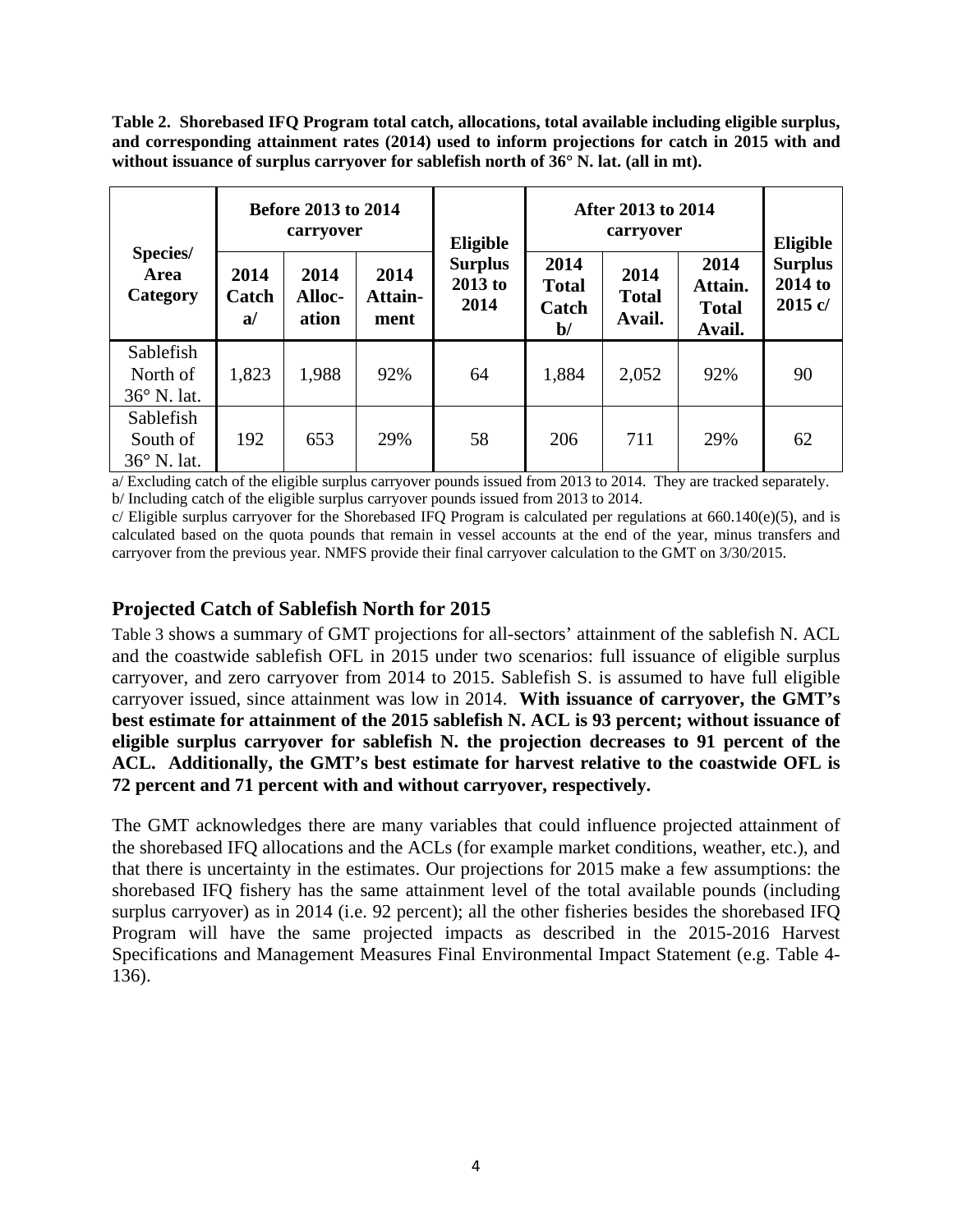<span id="page-4-0"></span>**Table 3. Summary of GMT projections for all-sector attainment of the sablefish N. ACL in 2015 under two scenarios: full issuance of eligible surplus carryover, and zero carryover from 2014 to 2015. Sablefish S. is assumed to have full eligible carryover issued, since attainment was low (32 percent) in 2014. All values reported in mt.**

| <b>Species</b>  | <b>Amount</b><br><b>Carryover</b><br><b>Issued</b> | <b>2015 IFQ</b><br><b>Total Avail.</b> | <b>2014 IFO</b><br>Attain.<br><b>Total</b><br>Avail. | 2015<br><b>IFQ</b><br>Proj. | <b>2015 All</b><br><b>Sectors</b><br>Projection | 2015<br><b>ACL</b> | % 2015<br><b>ACL</b> |
|-----------------|----------------------------------------------------|----------------------------------------|------------------------------------------------------|-----------------------------|-------------------------------------------------|--------------------|----------------------|
| Sablefish       | All<br>eligible                                    | 2,290                                  | 92%                                                  | 2,107                       | 4,456                                           | 4,793              | 93%                  |
| N.              | Zero                                               | 2,199                                  |                                                      | 2,023                       | 4,372                                           |                    | 91%                  |
| Sablefish<br>S. | All<br>eligible                                    | 782                                    | 29%                                                  | 227                         | 1,178                                           | 1,719              | 69%                  |

**Table 4. Summary of GMT projections for all-sector attainment of the coastwide sablefish OFL in 2015 under two scenarios: full issuance of eligible surplus carryover for sablefish N. and S., and zero carryover from 2014 to 2015 for sablefish N. and full issuance for sablefish S. Sablefish S. is assumed to have full eligible carryover issued, since attainment was low (32 percent) in 2014. All values reported in mt.**

| <b>Amount Carryover Issued</b>                                  | 2015 Sum/Coastwide<br><b>Projected Mortality</b> |       | $\%$ 2015<br>OFL |
|-----------------------------------------------------------------|--------------------------------------------------|-------|------------------|
| All eligible for Sablefish N.; all<br>eligible for Sablefish S. | 5,634                                            |       | 72%              |
| Zero for Sablefish N.; all eligible for<br>Sablefish S.         | 5,550                                            | 7,857 | 71%              |

The NMFS report from June 2012 indicated that issuance of surplus carryover would be consistent with the conservation requirements of the Magnuson-Stevens Act as long as projected catches were not expected to exceed the ACL [\(Agenda Item D.8.b, NMFS Report, June 2012\)](http://www.pcouncil.org/wp-content/uploads/D8b_NMFS_2011_SURPLUS_JUN2012BB.pdf). The GMT notes that the preliminary projected impacts with full issuance of eligible surplus carryover are not expected to exceed sablefish N. ACL, nor sablefish coastwide OFL.

NMFS must also consider whether issuance of the full 10 percent of surplus carryover, when added to the ACL, will meet or exceed the ABC. For some IFQ species, even though the ACL < ABC, they only have a small margin (e.g. a few metric tons) between the ACL and the ABC. For those species, less than 10 percent of surplus carryover may be issued, because the total cannot exceed the ABC (e.g.  $ACL$  + surplus carryover must be less than or equal to the ABC). This problem has been identified for Minor Shelf Rockfish south of 40° 10' N lat. and Minor Slope Rockfish south of 40° 10' N. lat. Therefore, it is prudent to note that surplus carryover may be issued up to 10 percent for most species where the  $ACL < ABC$ , but the sum total for each species cannot exceed the ABC. NMFS must take this into consideration before surplus carryover is released into vessel accounts.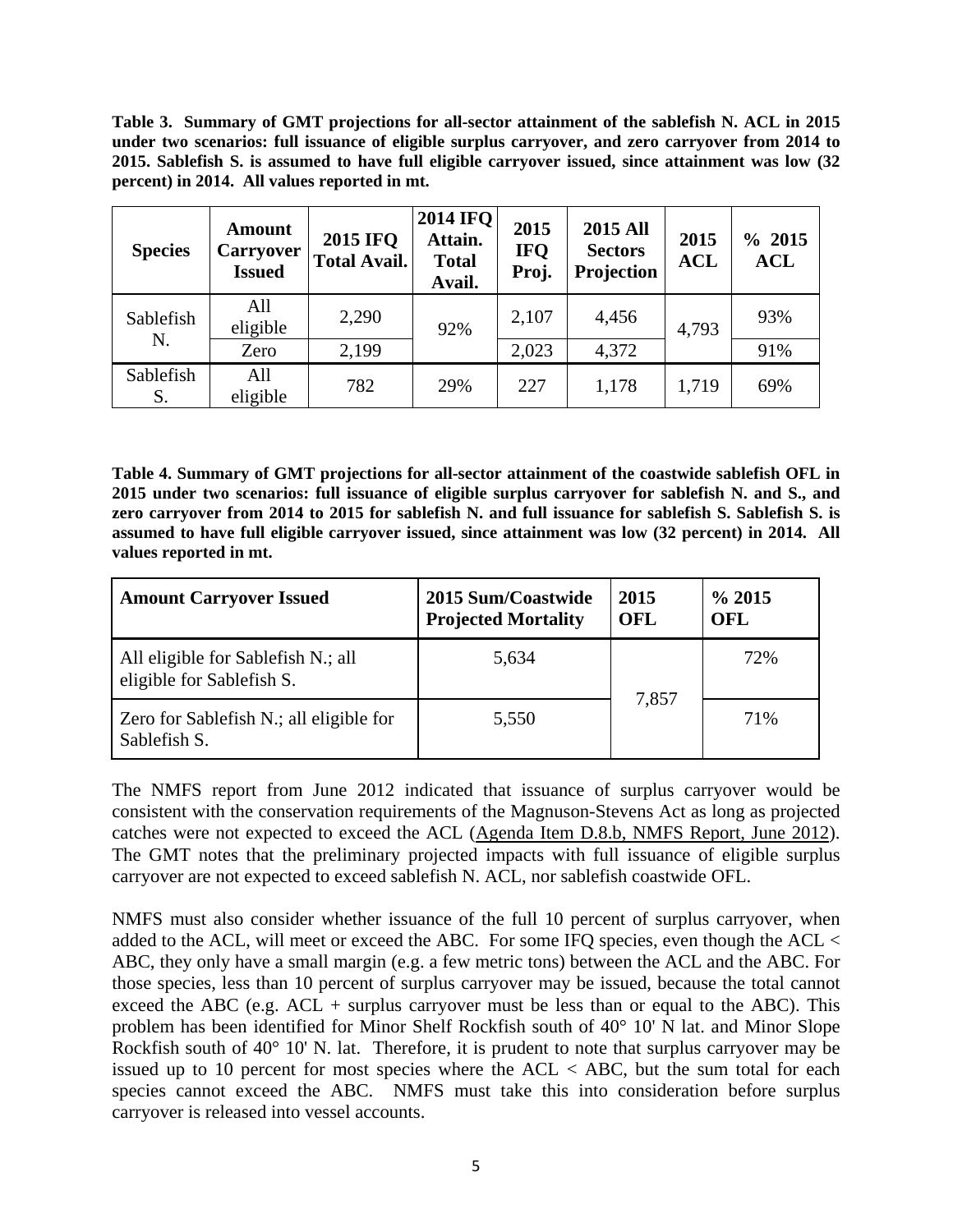**GMT Recommendations:**

**The GMT recommends all non-whiting IFQ species where the ACL is less than the ABC, including sablefish N., be eligible for the issuance of surplus carryover from 2014 to 2015**. **The GMT also recommends the Council consider issuing eligible carryover pounds up to the point where the ACL plus surplus carryover equals the ABC.**